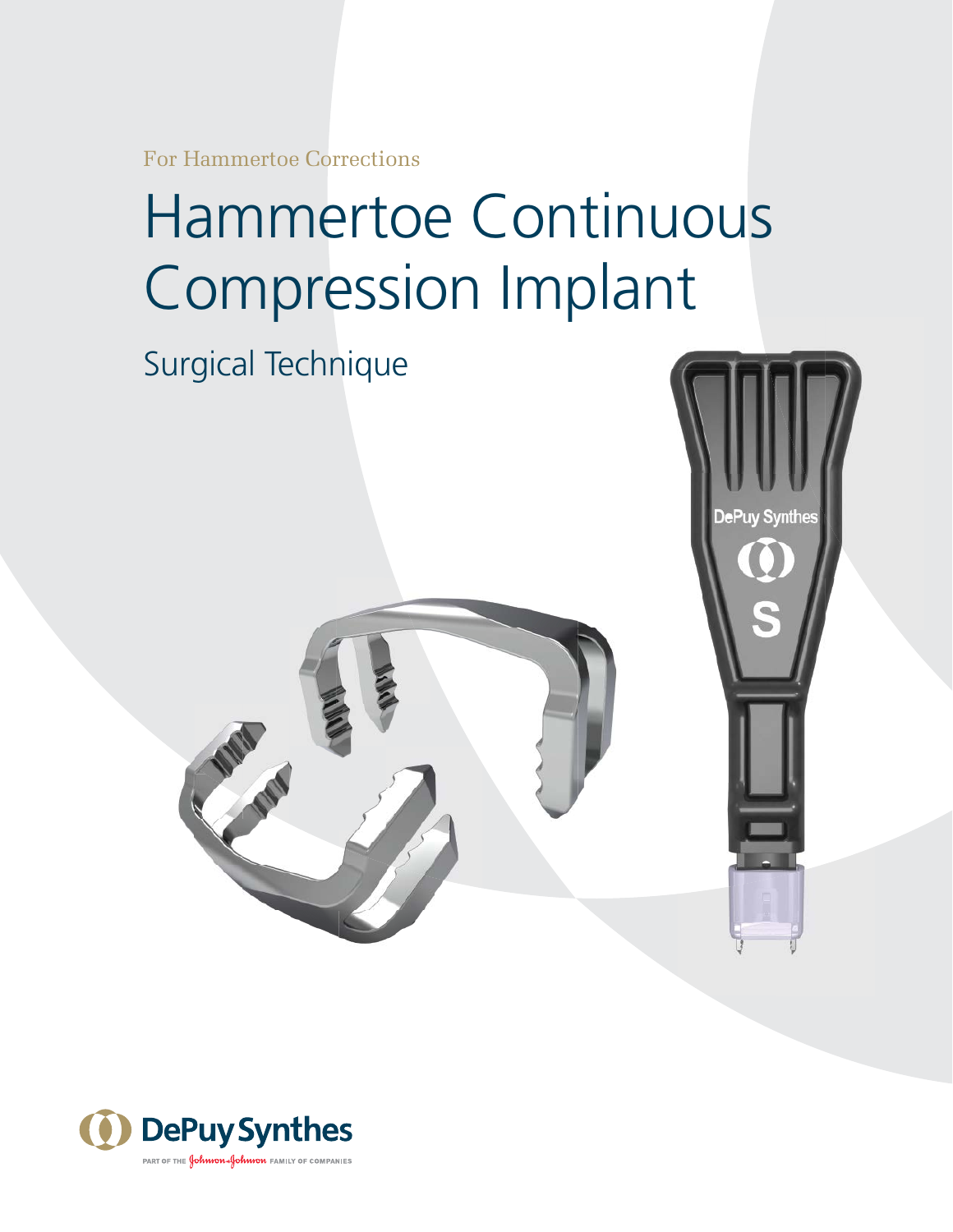# System Highlights

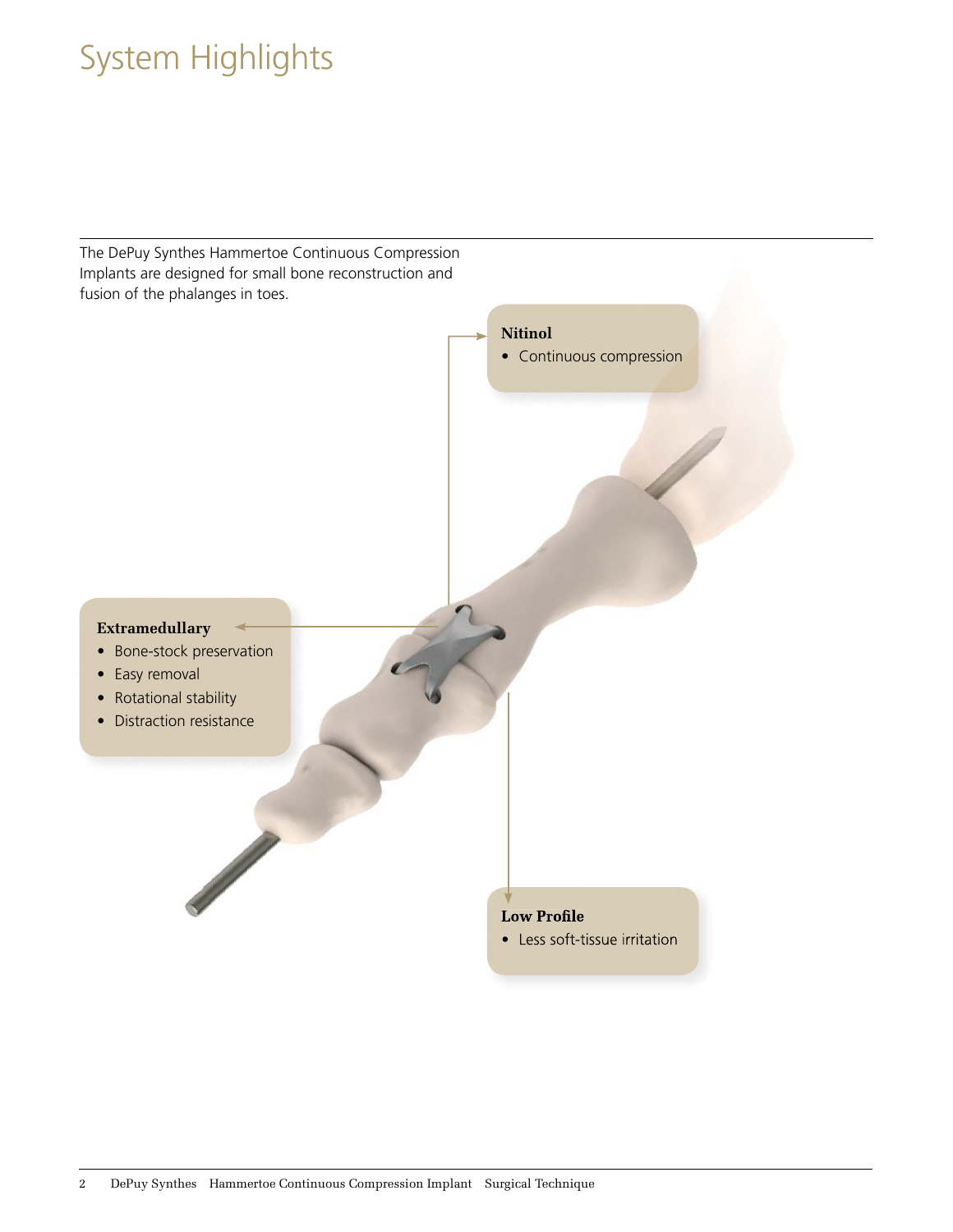### Indications and Contraindications

#### **Indications**

The DePuy Synthes Hammertoe Continuous Compression Implants are indicated for small bone reconstruction and fusion of the phalanges in toes.

#### **Contraindications**

- Comminuted bone surface that would militate against implant placement.
- Pathologic conditions of bone such as osteopenia that would impair the ability to securely fix the implant.
- Foreign body sensitivity to metals including nickel. Where material sensitivity is suspected, appropriate tests should be made prior to implantation.



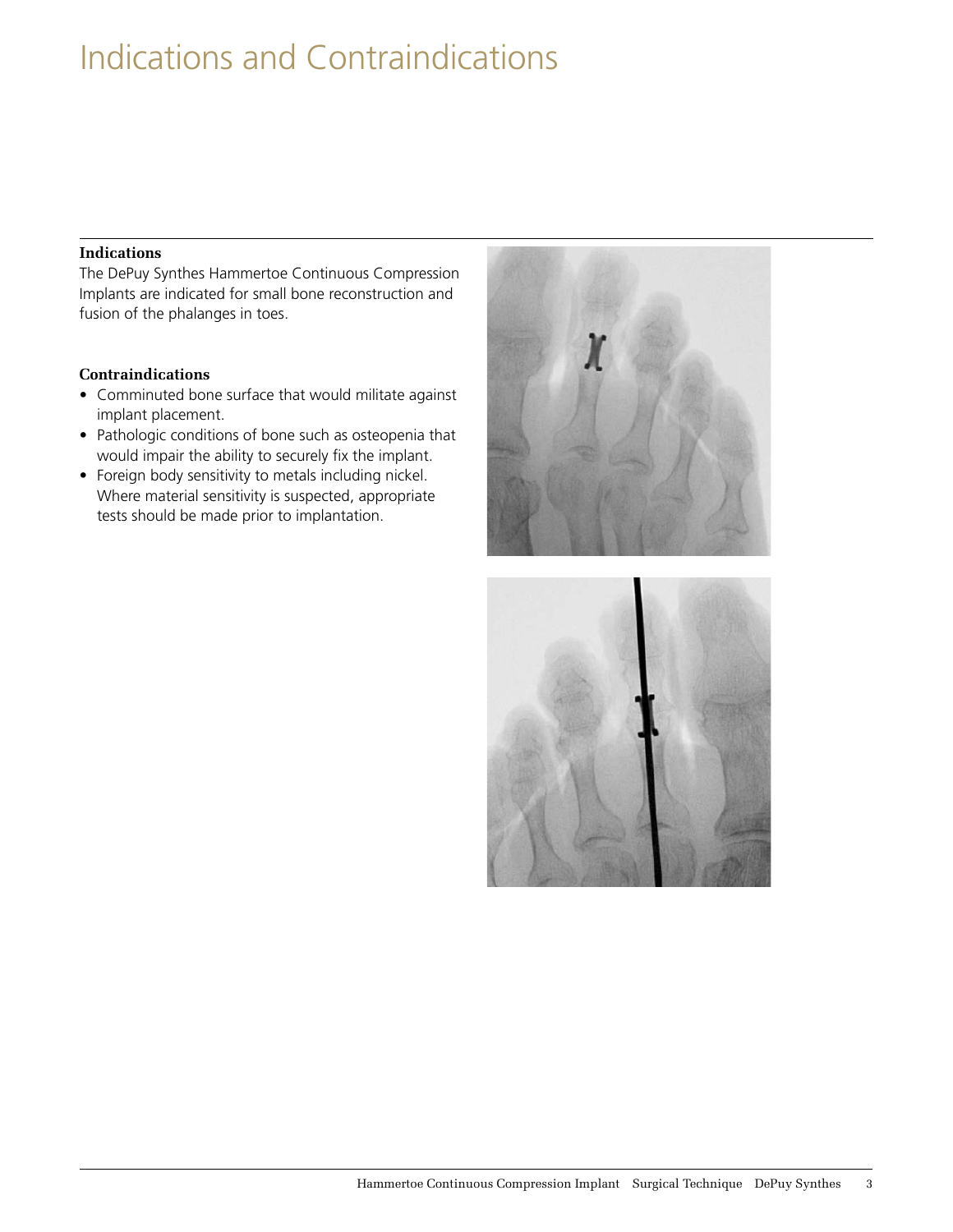### Surgical Technique

- **1.** After exposing the surgical site and performing a proximal interphalangeal (PIP) joint capsulotomy as necessary, deflect the periosteum and extensor tendon 5 to 6 mm off the proximal aspect of the intermediate phalanx.
- **2.** While hyperflexing the proximal interphalangeal joint, use a rongeur or saw to resect the articular cartilage from the intermediate phalanx and to resect the head of the proximal phalanx. Resections should be perpendicular to the long axis of the bones in the transverse and sagittal planes. If necessary, use a reciprocal planning technique to ensure the bone ends are flush so that there is no dorsal or plantar gapping.
- **3.** Choose the appropriate Hammertoe Continuous Compression Implant Kit based on the diameter of the K-wire required for the toe. The Standard Kit contains a 1.25 mm K-wire, and the Large Kit contains a 1.60 mm K-wire.
- **4.** Antegrade the K-wire from the chosen kit distally through the intermediate phalanx until the tip is approximately 3 to 4 mm from the base. Fluorography is recommended to ensure proper placement of the K-wire.



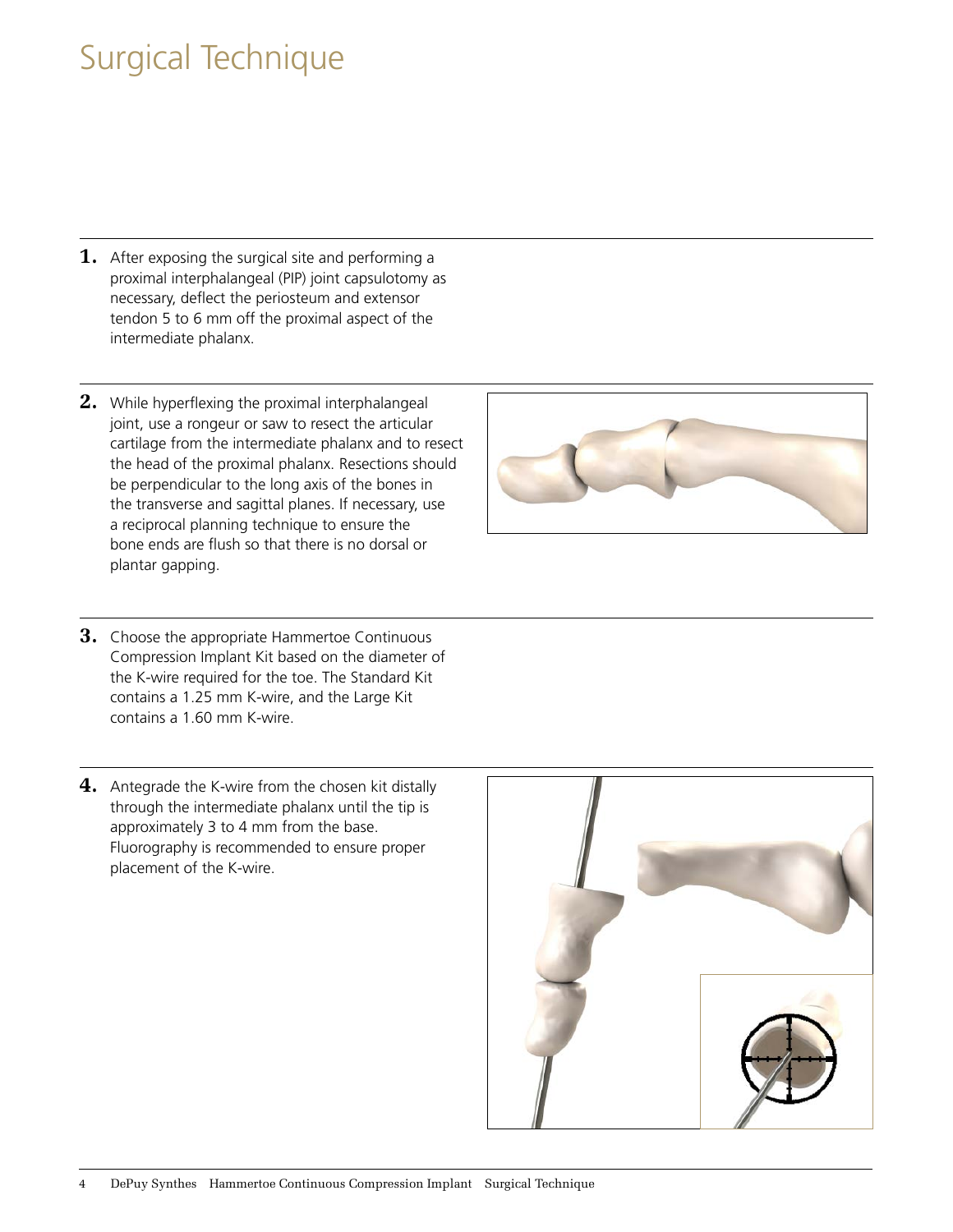- **5.** Align the tip of the K-wire with the central axis of the proximal phalanx, and reapproximate the proximal interphalangeal (PIP) joint until the bones are in contact. If dorsal or plantar gapping is present, resect the opposing surfaces as necessary to ensure the bones are flush.
- **6.** Retrograde the K-wire the entire length of the proximal phalanx. Fluorography is recommended to ensure proper placement of the K-wire. Ensure proper phalange alignment and remove dorsal epiphyseal prominences.



**7.** Distract the PIP joint to expose approximately 2 mm of the K-wire.

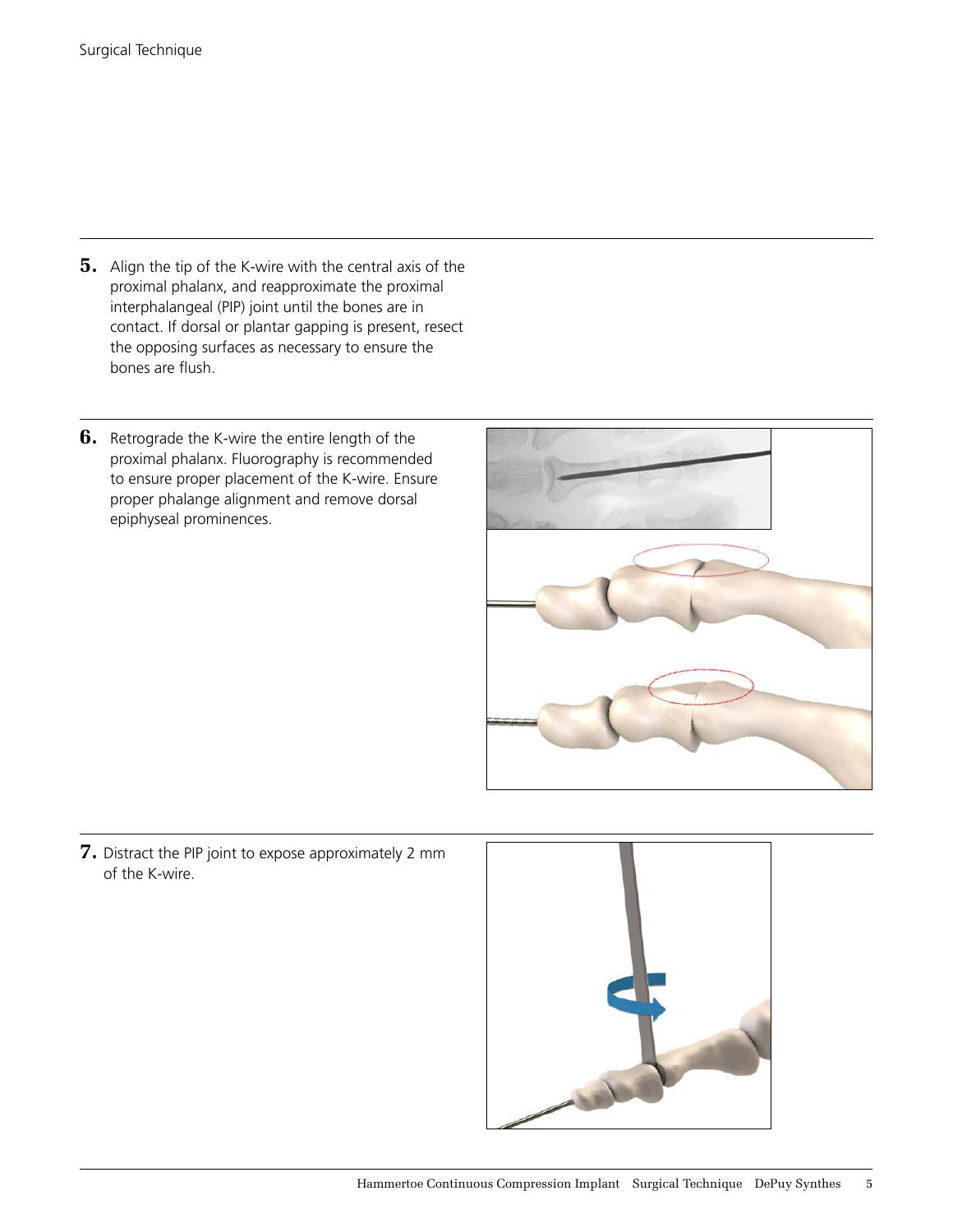**8.** Place the Drilling Template dorsally over the PIP joint so that the spacer under the drilling template slides into PIP joint and attaches securely onto the K-wire. Fluorography is recommended to ensure proper alignment of the drilling template over the K-wire. All the drill tubes should be in contact with the dorsal surfaces of the middle and proximal phalanges while the handle is over the skin distally. Verify that there is no soft tissue underneath the tubes of the drilling template. If any readjustment of the drilling template is necessary, ensure that the spacer is re-attached back onto the K-wire.

**•••Tip: Before beginning the drilling of the bone the joint should be positioned in the position desired. Specifically, the bony surfaces should be aligned and tightly approximated so as to ensure best position post device placement and tight apposition of surfaces intended to fuse.**

- **9.** While holding the handle of the Drilling Template against the distal aspect of the toe, compress the intermediate phalanx so that the spacer is compressed between the intermediate and proximal phalanges. The tubes of the Drilling Template should be in contact with the dorsal surfaces of the intermediate and proximal phalanges.
- **10.** Using the Drill Pin located in the Hammertoe Continuous Compression Implant Kit, drill the first hole into the proximal phalanx until the positive stop is reached. Insert a Locator Pin through the first hole. Drill the second hole into the intermediate phalanx and insert a Locator Pin. Finally, drill the remaining two holes through the unused tubes of the Drilling Template.



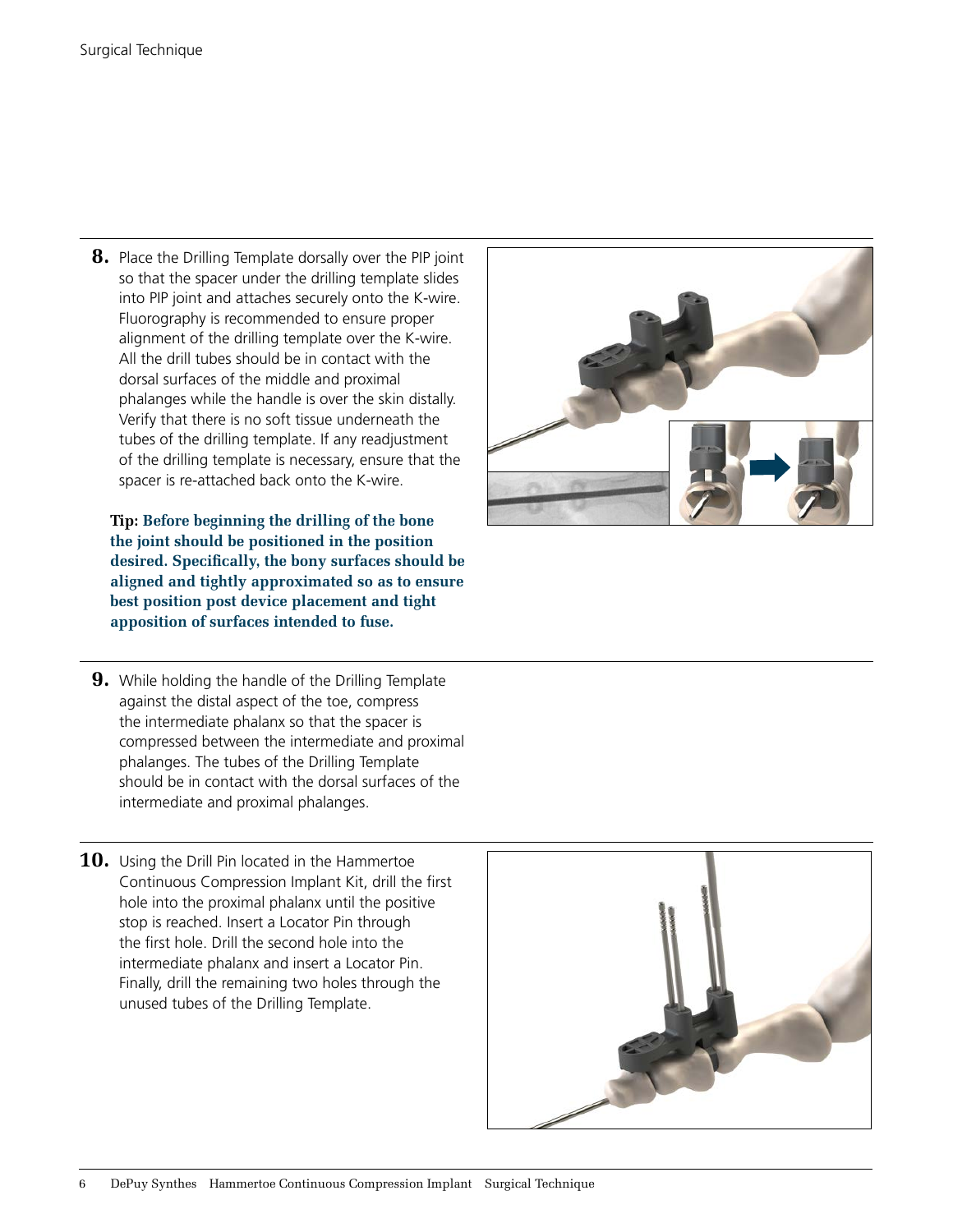**11.** Remove the Drilling Template, leaving the Locator Pins in place to mark the position of the drill holes. Reapproximate the PIP joint until the bones are flush. To ensure rotational alignment, verify that the Locator Pins are parallel to each other.



**12.** Remove the Insertion Stick containing the Hammertoe Continuous Compression Implant from the implant kit. Remove the Locator Pins and align the tips of the legs of the implant parallel with the distal drill holes.

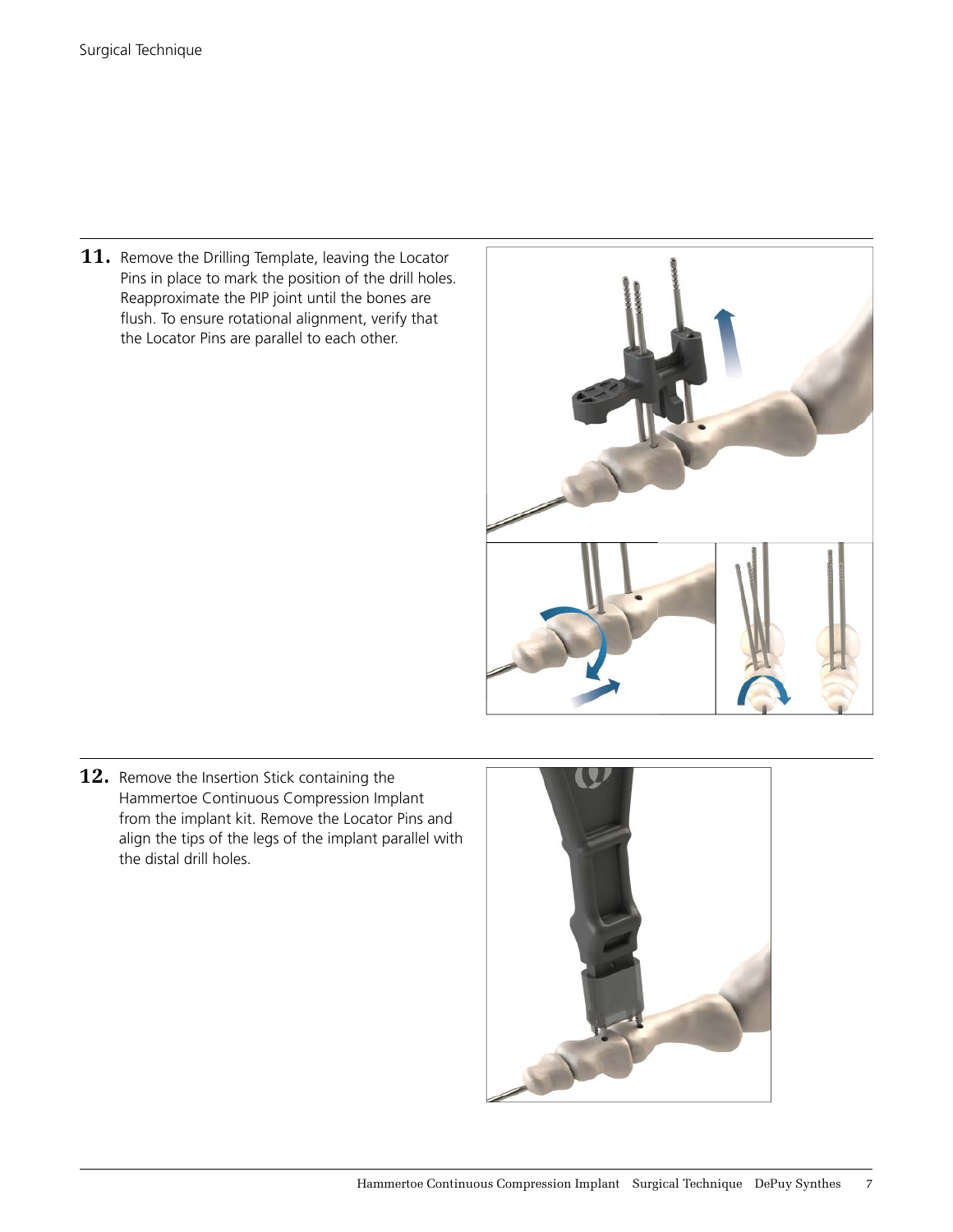**13.** Insert the distal legs of the Hammertoe Continuous Compression Implant partially into the distal predrilled holes and then insert the remaining legs into the proximal holes. If necessary, rotate the intermediate phalanx until the proximal holes are aligned with the proximal legs of the implant.



14. Insert the Hammertoe Continuous Compression Implant until the bridge is fully seated against the bones and the Insertion Tool has disengaged. The K-wire is left in place as needed to provide added stability at any joint level.

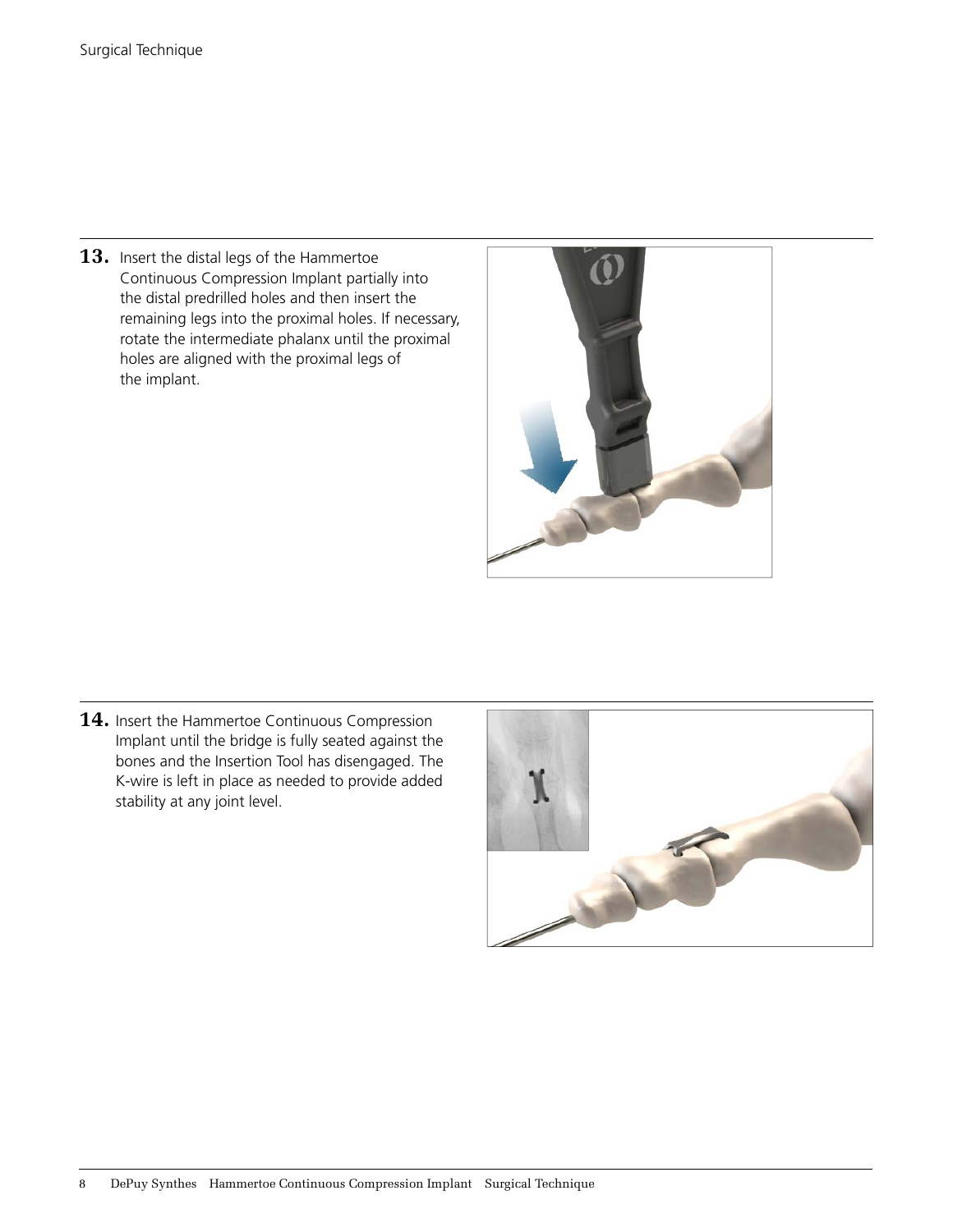### Implant Removal

**1.** Expose the site and the bridge of the implant.

**2.** Place an elevator, osteotome, or similar instrument under the bridge of the implant and lift the implant off the bone. If needed, use forceps to finish removing the implant.

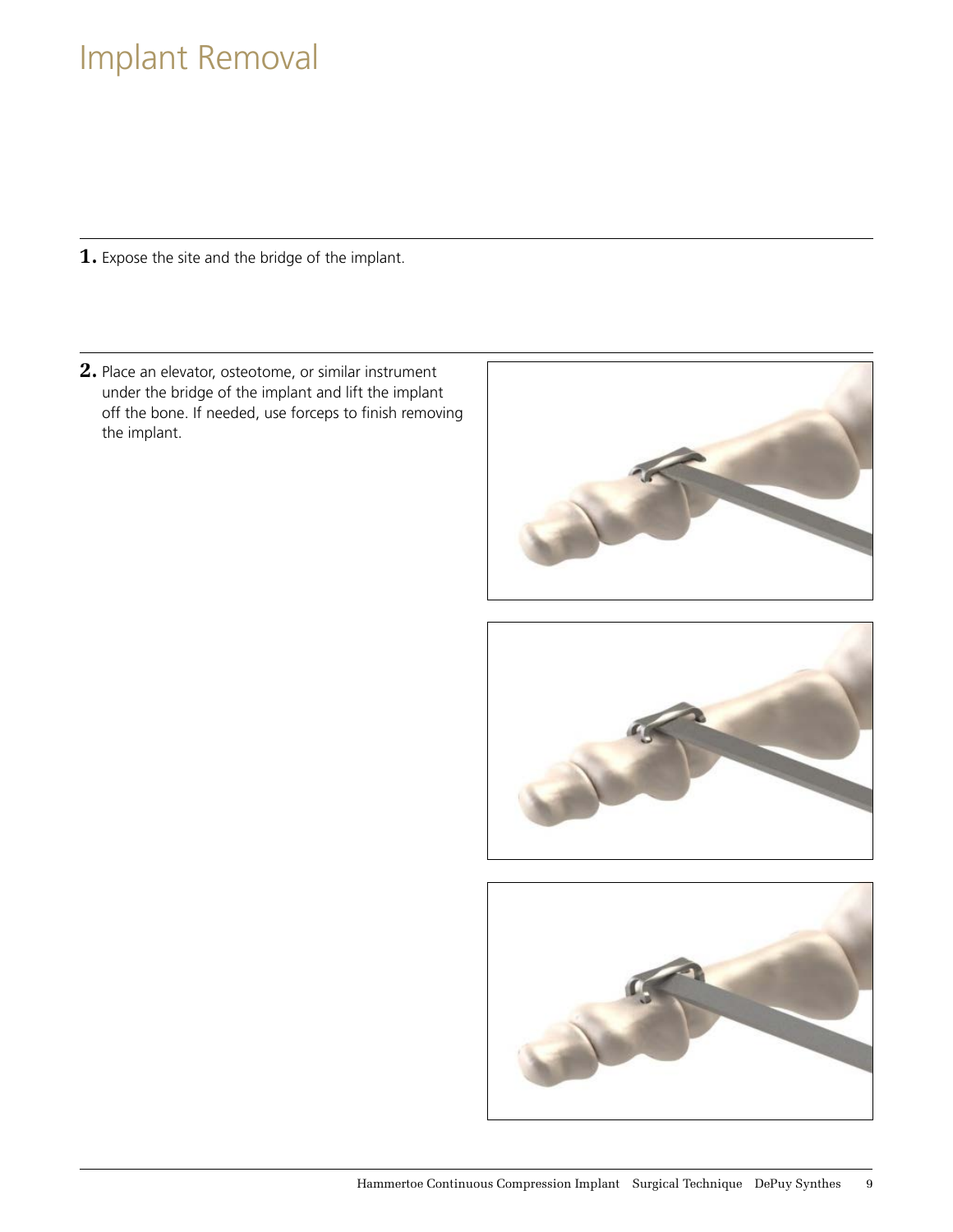# Ordering Information

| <b>Hammertoe Continuous Compression Implants</b>          |            |                              |               |                |                |
|-----------------------------------------------------------|------------|------------------------------|---------------|----------------|----------------|
| <b>Description</b>                                        | Code       | <b>Bridge Length</b><br>(mm) | Width<br>(mm) | K-wire<br>(mm) | Height<br>(mm) |
| DePuy Synthes Hammertoe CCI<br>Standard Kit w/1.25 K-wire | 46.239.001 | 9.34                         | 4.15          | 1.25           | 6.04           |
| DePuy Synthes Hammertoe CCI<br>Large Kit w/1.60 K-wire    | 46.239.002 | 9.34                         | 4.5           | 1.60           | 6.04           |

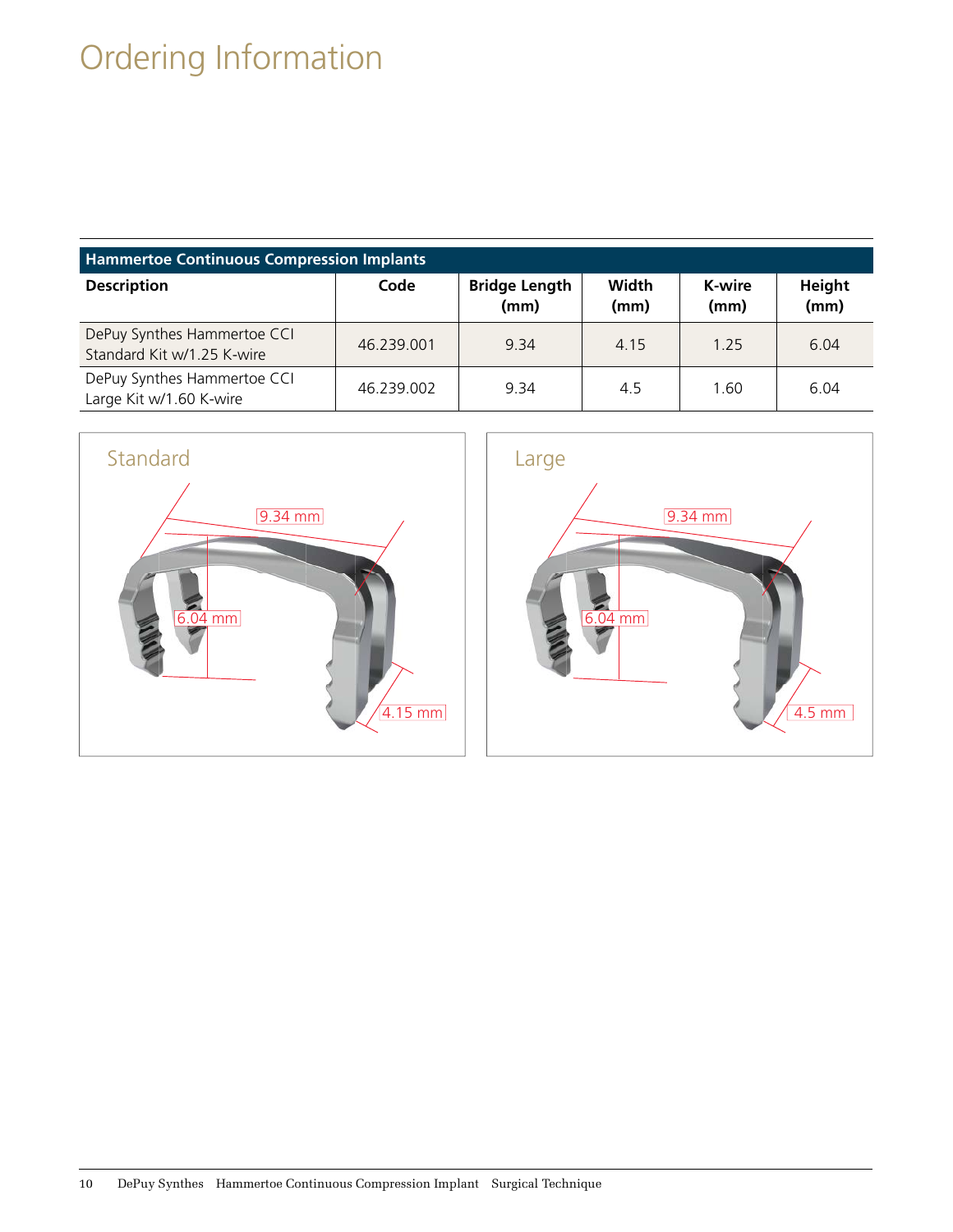# Kit Contents

| mplant (Loaded on insertion stick)               |                                                                     |
|--------------------------------------------------|---------------------------------------------------------------------|
| <b>B</b> Implant (Loaded on insertion stick)     |                                                                     |
| O Drilling Template                              |                                                                     |
| <b>D</b> Drill Pin                               |                                                                     |
| <b>B</b> K-wire                                  |                                                                     |
| Locator Pin<br>ß<br>$\bigcirc$<br>G<br>$\bullet$ | <b>CHIME</b><br>D<br>$\boldsymbol{\Theta}$<br>$\boldsymbol{\theta}$ |